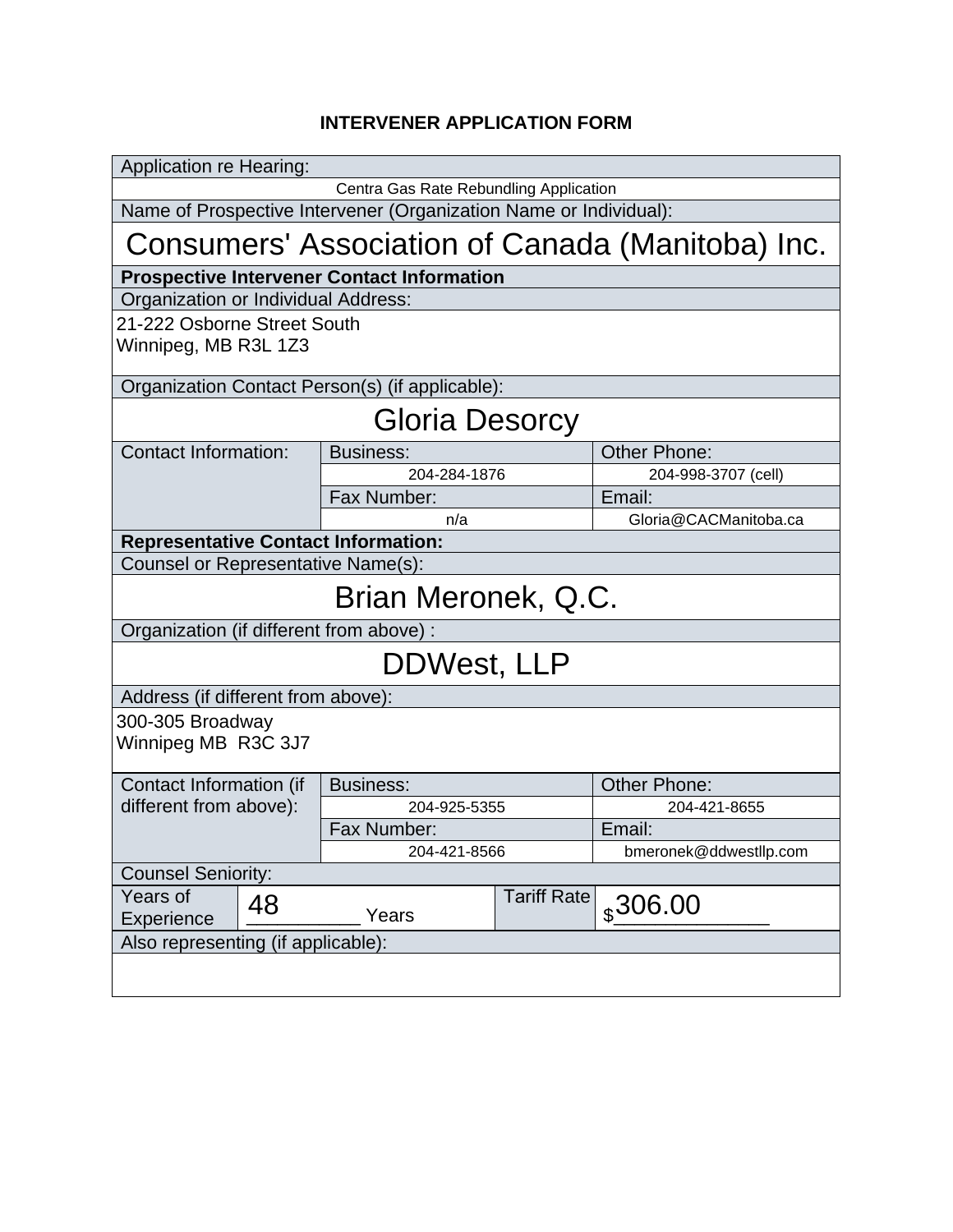## **Additional Information**

(For organizations only) Please describe the mandate of your organization and provide a description of the membership, including the number of members. Please also confirm whether the organization's intervention in this proceeding is supported by a resolution of the governing body, if any. Please enclose the resolution, if any, with your Application, along with supporting documentation of your mandate and membership

Please see Attachment A

Please state your reasons for intervening in this proceeding:

Please see Attachment A

Please state how you are directly affected by the Board's decision in this matter: Please see Attachment A

Please explain whether and how you represent a substantial number of ratepayers that are otherwise not represented on issues that are within the scope of this proceeding:

Please see Attachment A

Please describe your experience, information, or expertise relevant to this matter that would contribute to the Board's decision making, including any other prior interventions in regulatory matters before this Board or other decision-makers:

Please see Attachment A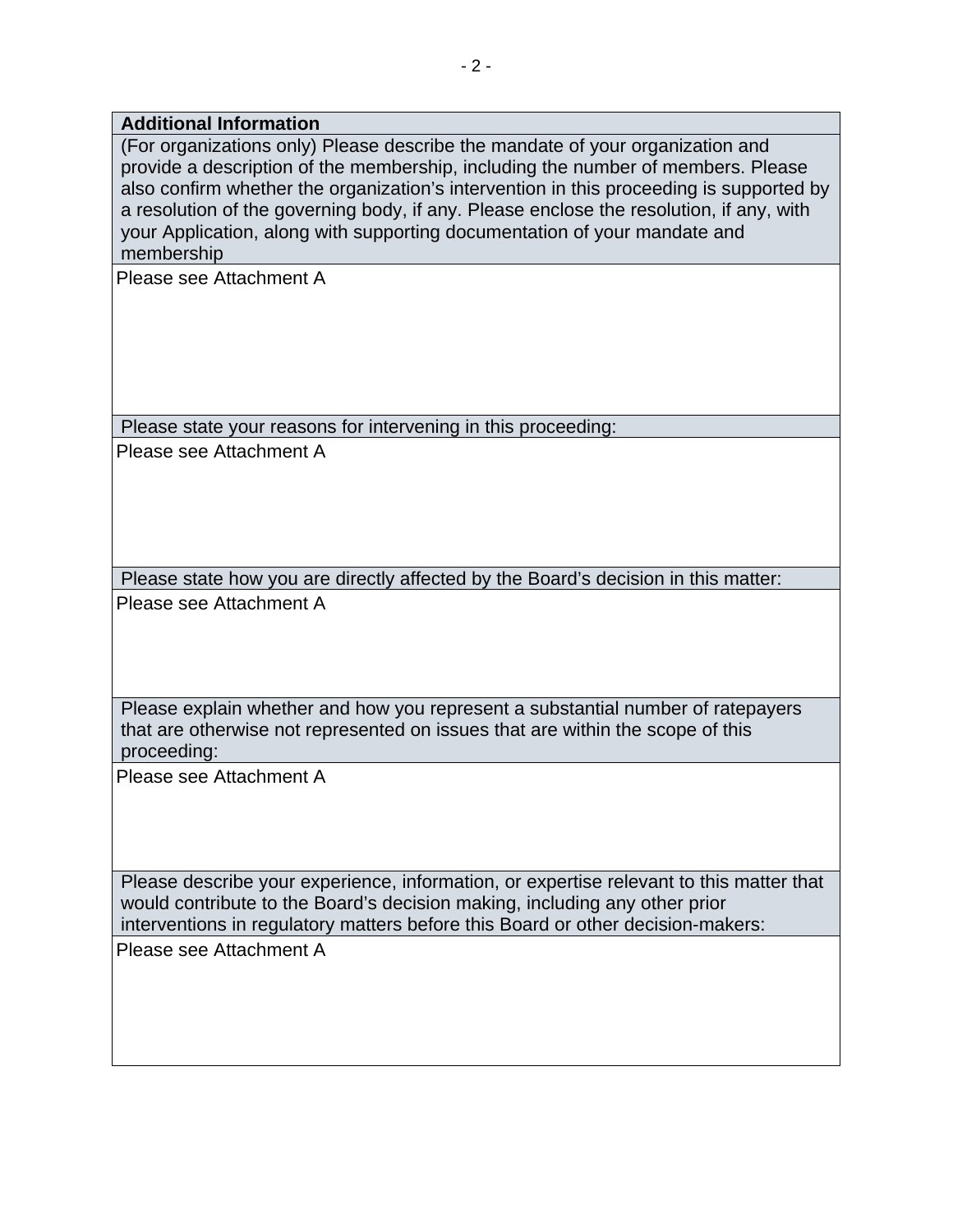Please list the key issues you intend to address in the proceeding. Please be specific. CAC Manitoba intends to pursue a comprehensive intervention focussed on issues of importance to residential natural gas customers in Manitoba.

Do you intend to participate fully and actively, including attendance at hearings, submission of evidence, and testing of evidence and cross examination of witnesses? If yes, please describe your intended participation.

Yes, as a primary and long-standing intervenor in natural gas regulatory proceedings in this province, CAC Manitoba intends to fully and actively participate in and attend the hearings including submitting evidence, testing evidence and cross examination and submitting final argument.

Do you intend to request an award of costs for your participation? Please explain how you meet the criteria for an award of costs.

Yes, CAC Manitoba is a volunteer, non-profit organization with no ongoing or core funding. The organization has participated at each hearing involving Centre Gas since 1988, has qualified in each case, and has receivd cost

Do you intend to retain experts or consultants? If yes, please attach copies of the *curriculum vitae* for any expert and/or consultant, as well as the following:

| <b>Expert Consultant #1:</b> |                       |                                                                                                                                                                                                                                                                                                                                                                                                                                                                                                                                                                                                                                             |  |  |  |
|------------------------------|-----------------------|---------------------------------------------------------------------------------------------------------------------------------------------------------------------------------------------------------------------------------------------------------------------------------------------------------------------------------------------------------------------------------------------------------------------------------------------------------------------------------------------------------------------------------------------------------------------------------------------------------------------------------------------|--|--|--|
| Name:                        | Experience            | Evidence to be provided on issues<br>in scope:                                                                                                                                                                                                                                                                                                                                                                                                                                                                                                                                                                                              |  |  |  |
| <b>Kelly Derksen</b>         | 27<br>Years           | Technical issues.                                                                                                                                                                                                                                                                                                                                                                                                                                                                                                                                                                                                                           |  |  |  |
| Telephone #:                 | <b>Tariff Rate:</b>   |                                                                                                                                                                                                                                                                                                                                                                                                                                                                                                                                                                                                                                             |  |  |  |
|                              | $_{\rm \ast}$ 260.00  |                                                                                                                                                                                                                                                                                                                                                                                                                                                                                                                                                                                                                                             |  |  |  |
| <b>Address and Email:</b>    | Firm or Organization: | Brief explanation of experience<br>relevant to evidence to be<br>provided:                                                                                                                                                                                                                                                                                                                                                                                                                                                                                                                                                                  |  |  |  |
|                              |                       | Kelly Derksen Consulting<br>14 Timberwood Place, East St. Paul, MB R2E 0M4<br>email: kderksenconsulting@gmail.com<br>Ms. Derksen has nearly 27 years of experience in all<br>aspects of natural gas and electricity regulation<br>including policy, strategy, revenue requirement, cost<br>allocation, rate design, terms and conditions of<br>service, and contribution policy. Her experience also<br>includes the planning and management of regulatory<br>applications and the associated hearing processes<br>as well as stakeholder engagement and testifying in<br>numerous regulatory proceedings. Please refer to<br>attachment B. |  |  |  |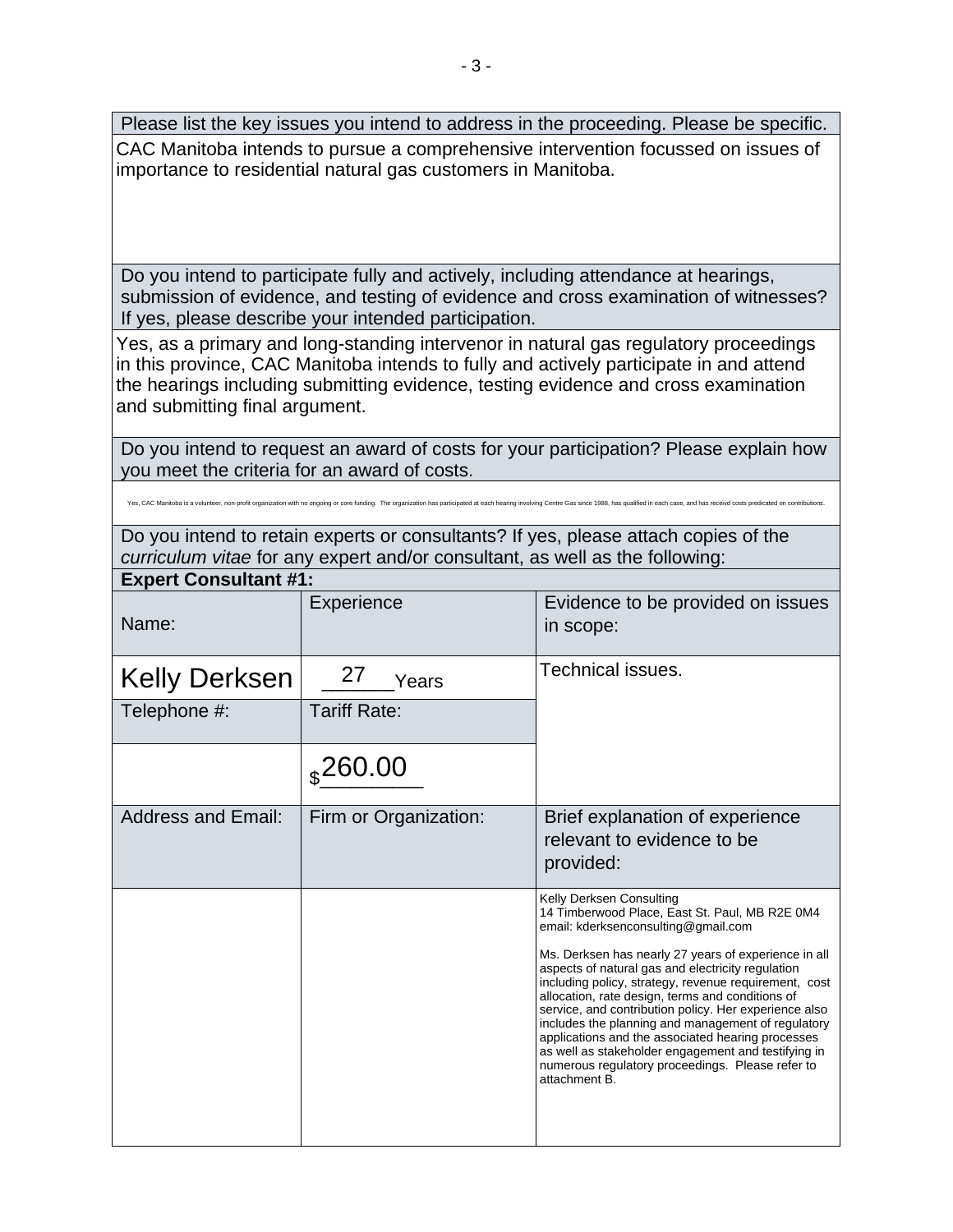| <b>Expert Consultant #2:</b> |                       |                                                                                                                                                                                                                                                                                                                                                                                                                                                                                                                               |  |  |  |  |
|------------------------------|-----------------------|-------------------------------------------------------------------------------------------------------------------------------------------------------------------------------------------------------------------------------------------------------------------------------------------------------------------------------------------------------------------------------------------------------------------------------------------------------------------------------------------------------------------------------|--|--|--|--|
| Name:                        | Experience:           | Evidence to be provided on issues<br>in scope:                                                                                                                                                                                                                                                                                                                                                                                                                                                                                |  |  |  |  |
| Darren Rainkie               | 32<br>Years           | Policy issues.                                                                                                                                                                                                                                                                                                                                                                                                                                                                                                                |  |  |  |  |
| Telephone #:                 | <b>Tariff Rate:</b>   |                                                                                                                                                                                                                                                                                                                                                                                                                                                                                                                               |  |  |  |  |
|                              | $_{s}$ 260.00         |                                                                                                                                                                                                                                                                                                                                                                                                                                                                                                                               |  |  |  |  |
| <b>Address and Email:</b>    | Firm or organization: | Brief explanation of experience<br>relevant to evidence to be<br>provided:                                                                                                                                                                                                                                                                                                                                                                                                                                                    |  |  |  |  |
|                              |                       | Darren Rainkie Consulting<br>39 Edenwood Place, Winnipeg, MB R3X 0E5<br>email: darrenrainkie@gmail.com                                                                                                                                                                                                                                                                                                                                                                                                                        |  |  |  |  |
|                              |                       | Mr. Rainkie has 32 years of experience in all<br>aspects of natural gas and electricity regulation<br>including policy, strategy, revenue<br>requirement, cost of capital/capital structure,<br>cost allocation, rate design and major capital<br>project reviews. His experience also includes<br>the planning and management of regulatory<br>applications and the associated hearing<br>processes as well as stakeholder engagement<br>and testifying in numerous regulatory<br>proceedings. Please refer to attachment C. |  |  |  |  |
| <b>Expert Consultant #3:</b> |                       |                                                                                                                                                                                                                                                                                                                                                                                                                                                                                                                               |  |  |  |  |
| Name:                        | Years of Experience:  | Evidence to be provided on issues<br>in scope:                                                                                                                                                                                                                                                                                                                                                                                                                                                                                |  |  |  |  |
|                              | Years                 |                                                                                                                                                                                                                                                                                                                                                                                                                                                                                                                               |  |  |  |  |
| Telephone #:                 | <b>Tariff Rate:</b>   |                                                                                                                                                                                                                                                                                                                                                                                                                                                                                                                               |  |  |  |  |
|                              | \$                    |                                                                                                                                                                                                                                                                                                                                                                                                                                                                                                                               |  |  |  |  |
| <b>Address and Email:</b>    | Firm or organization: | Brief explanation of experience<br>relevant to evidence to be<br>provided:                                                                                                                                                                                                                                                                                                                                                                                                                                                    |  |  |  |  |
|                              |                       |                                                                                                                                                                                                                                                                                                                                                                                                                                                                                                                               |  |  |  |  |